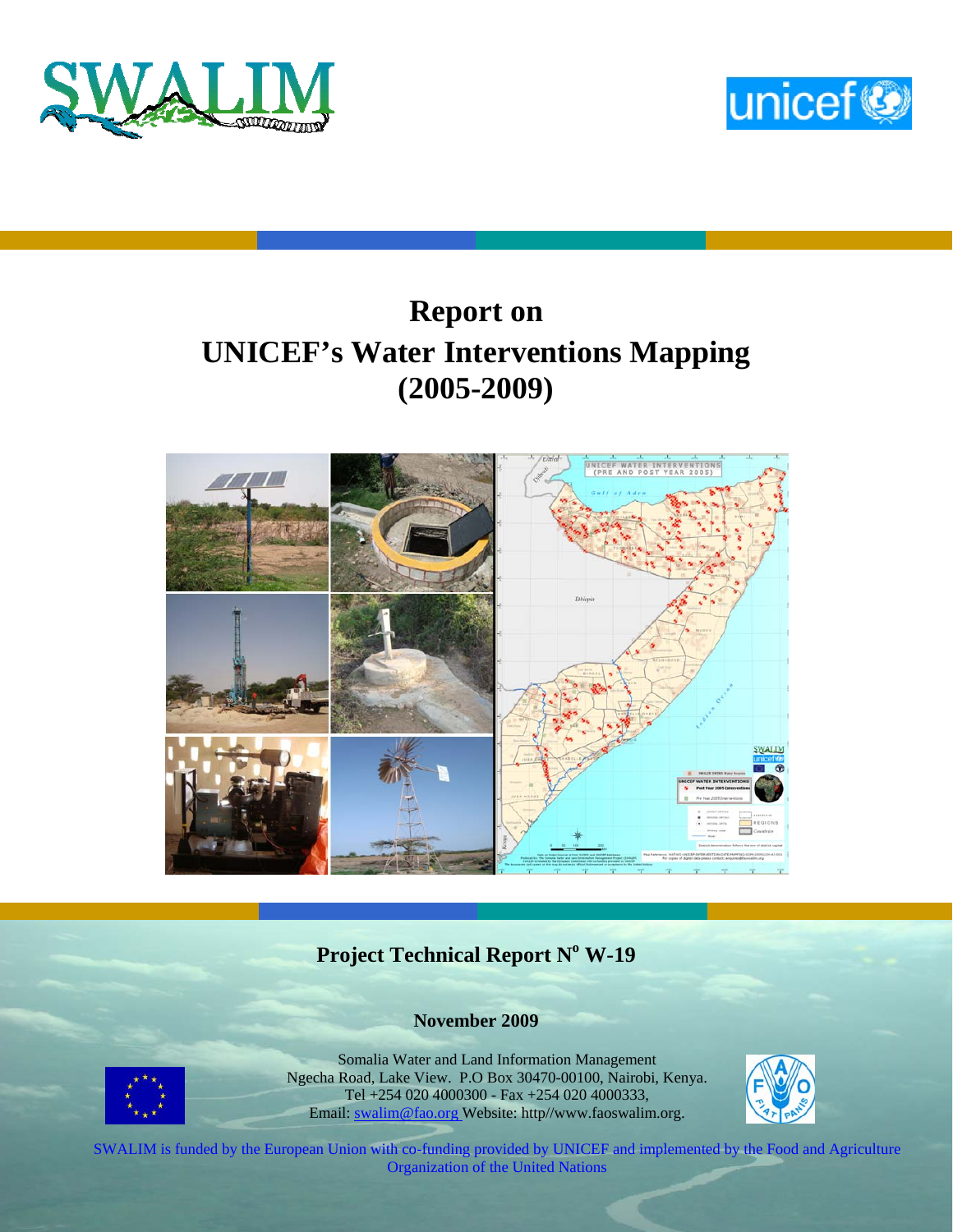#### **Disclaimer**

The designations employed and the presentation of material in this information product do not imply the expression of any opinion whatsoever on the part of the Food and Agriculture Organization of the United Nations (FAO) and the SWALIM project or the United Nations Children Fund (UNICEF) concerning the legal status of any country, territory, city or area of its authorities, or concerning the delimitation of its frontiers or boundaries.

This document should be cited as follows:

**Gadain, H. M. and Mugo, M. W. (2009),** Report on UNICEF Water Interventions Mapping (2005-2009), Technical Report Nº W-19, FAO-SWALIM, Nairobi, Kenya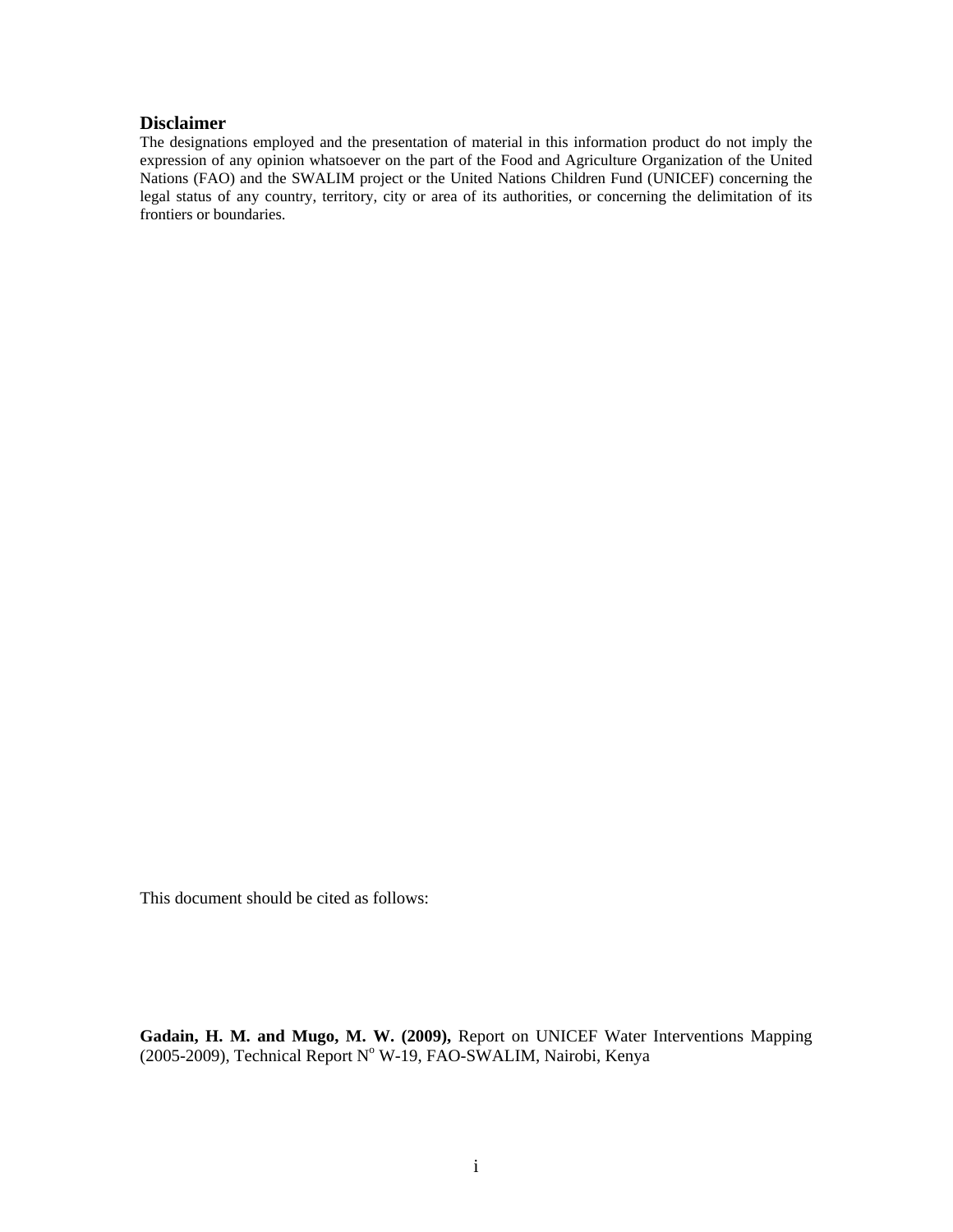#### **Acknowledgement**

This work was carried out by the Somalia Water and Land Information Management – SWALIM, project under letter of agreement between the country offices of the Somalia United Nation Children Fund (UNICEF) and the Food and Agriculture Organization (FAO). SWALIM would like to express their sincere appreciation to UNICEF for offering this opportunity to undertake this work.

SWALIM appreciates the efforts put in person by Mr. Zaid Jurji, UNCEF's Chief Water and Sanitation (WASH) and his team: Mohamed Maalim Bashir UNICEF Programme Officer and UNICEF Zonal field officers in NWZ, NEZ and CSZ who provided the necessary information needed to come up with the final mapping results.

Special thank goes to Ms Margaret Mugo, SWALIM Assistant Data Analysis / Management officer for her tireless efforts in gathering and analyzing the data and coming up with all the maps. She was the driving force behind all this work. SWALIM GIS and Data Management teams are highly acknowledged for the time they have put in coming up with the amazing maps and analyses produced. Special appreciations are to Mr. Alex Koton and Mr. Stephen Waswa.

Hussein Gadain **Water Coordinator**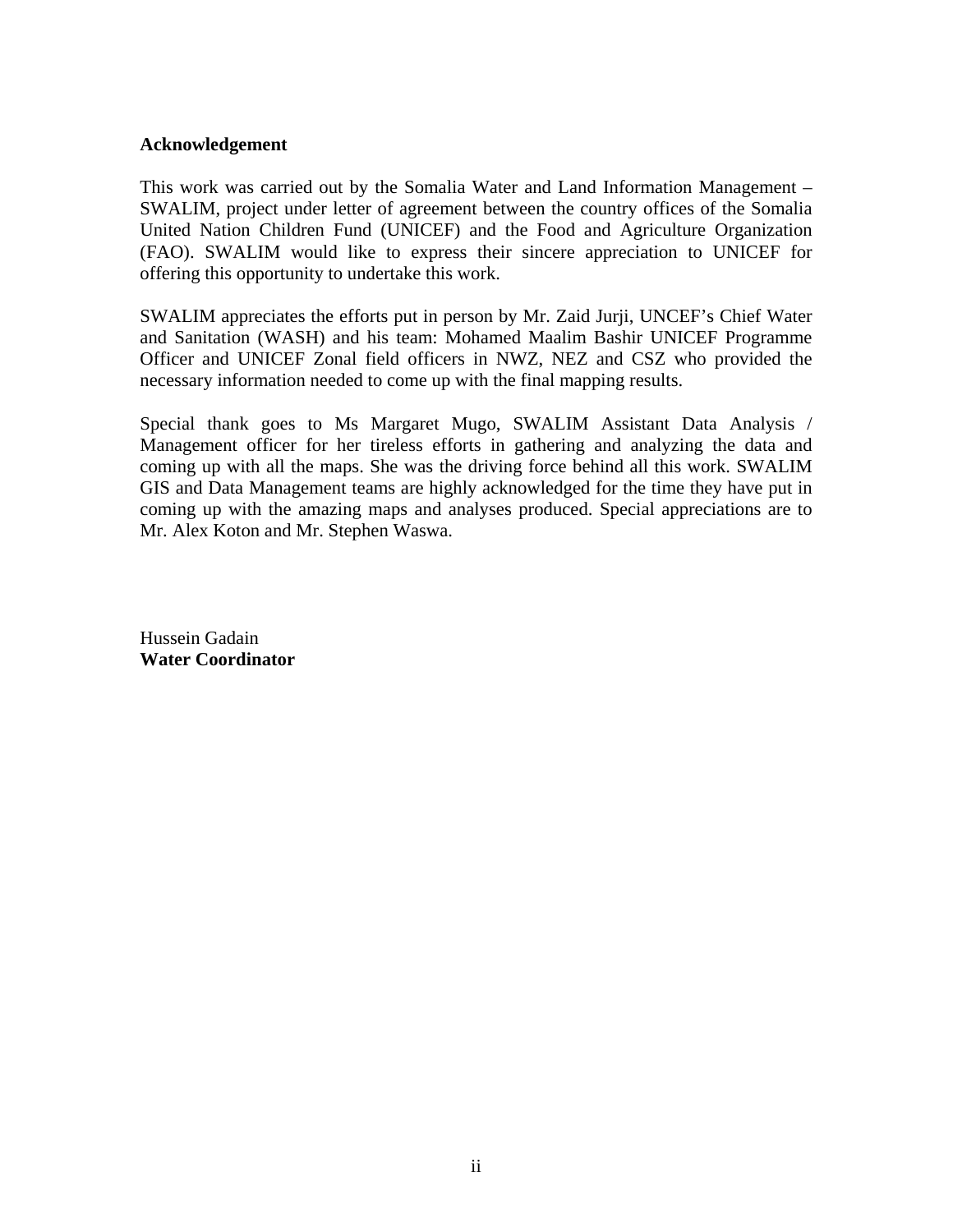#### **Executive Summary**

This report documents the results of UNICEF's interventions mapping carried out by SWALIM for the period 2005 to 2009 as part of UNICEF's EC funded programme "Integrated Water Resource Management and Rural Water and Sanitation Programme in Somalia". The major objective of the mapping exercise is to evaluate progress made in the water sector - in terms of coverage of water services and increase in number of beneficiaries served through UNICEF's water interventions. The final programme report was submitted by UNICEF to EC.

*\_\_\_\_\_\_\_\_\_\_\_\_\_\_\_\_\_\_\_\_\_\_\_\_\_\_\_\_\_\_\_\_\_\_\_\_\_\_\_\_\_\_\_\_\_\_\_\_\_\_\_\_\_\_\_\_\_\_\_\_\_\_\_\_\_\_\_\_\_\_\_\_\_\_\_\_\_\_\_\_\_\_\_\_\_* 

In undertaking this task, SWALIM and UNICEF staff worked in close co-ordination and consultation. A designated project officer from UNICEF USSC was the focal point to provide information, documents and, data as requested / required by SWALIM to undertake this project. The scope of assessment covered the entire country, based on the zonal operational areas as defined by UNICEF, North West Zone (NWZ), North East Zone (NEZ) and South Central Zone (SCZ). The data provided by UNICEF Zonal Offices and missing data was collected by  $SWALIM<sup>1</sup>$  through field survey whenever security permitted.

The activities carried out under this activity are listed in Letter of Agreement presented in Annex-1. Below is summary of the major ones:

- 1. Water interventions data collection, analyses and mapping;
- 2. Mapping rural water interventions;

 $\overline{a}$ 

- 3. Mapping Urban water interventions,
- 4. Assessment of water intervention in terms of:
	- a. Water source, storage and distribution technology, e.g. shallow well, borehole, water yard, distribution facility, etc.
	- b. Water lifting mechanism technology, e.g. hand pump, solar driven pump, diesel generator driven pump, etc.
	- c. Coverage by zone, e.g. NEZ, NWZ and CSZ or by region and,
	- d. Annual coverage progress, e.g. 2005, 2006, etc.
- 5. Production of annual, zonal and regional maps for rural interventions and water supply maps for major towns intervened on.

As a result of the analyses, the study concluded that the project endeavoured to rehabilitate or construct different types of water supply systems. Based on the data availed by UNICEF and that collected by SWALIM the following have been concluded:

 $1$  Information on strategic water sources was collected by SWALIM in collaboration with UNICEF during the period 2008 – 2009 totalled 2,254 water sources visited in 14 out of the 18 regions of Somalia.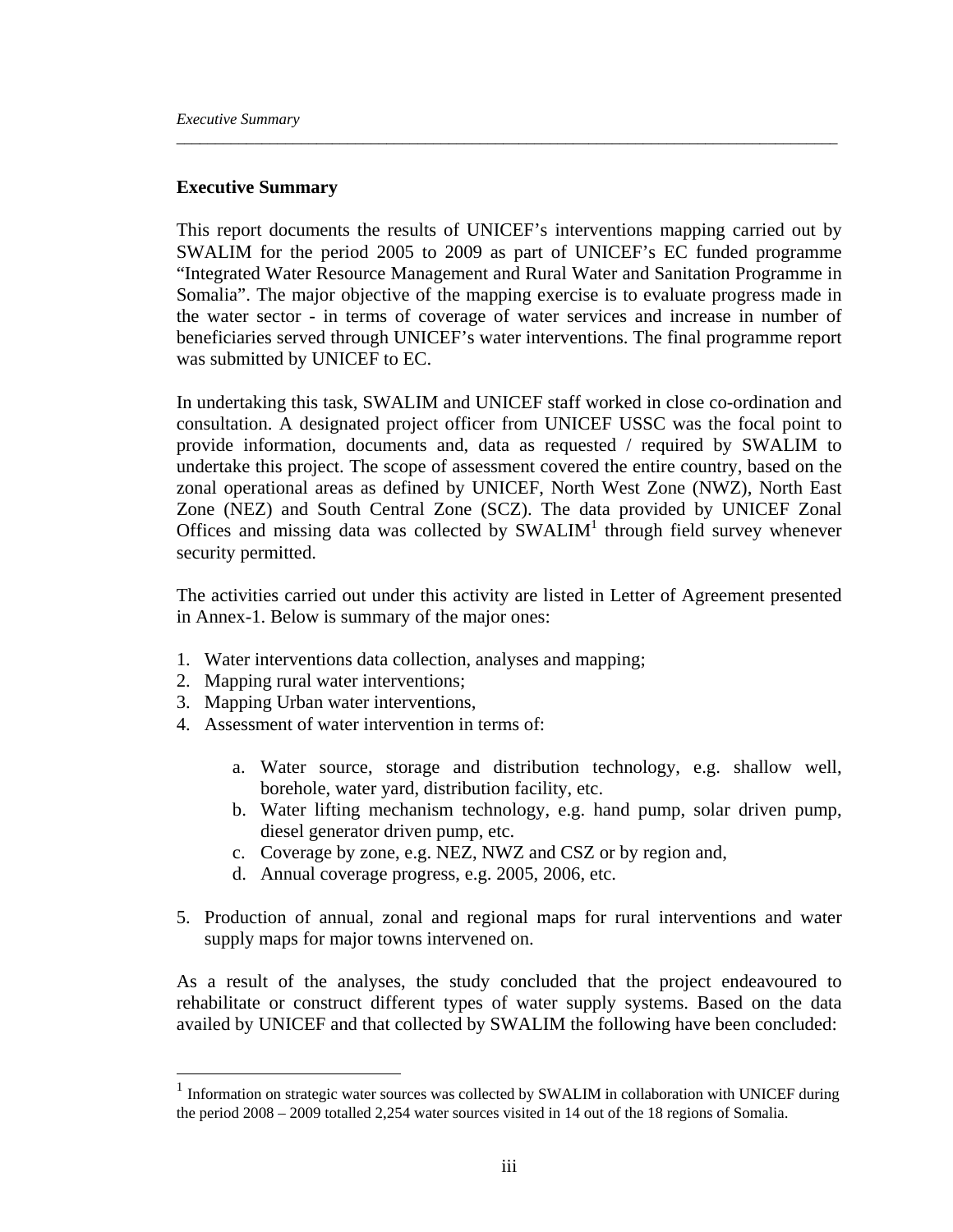i. A total of 378 interventions were implemented country wide during the period from 2005 to 2009.

*\_\_\_\_\_\_\_\_\_\_\_\_\_\_\_\_\_\_\_\_\_\_\_\_\_\_\_\_\_\_\_\_\_\_\_\_\_\_\_\_\_\_\_\_\_\_\_\_\_\_\_\_\_\_\_\_\_\_\_\_\_\_\_\_\_\_\_\_\_\_\_\_\_\_\_\_\_\_\_\_\_\_\_\_\_* 

- ii. A total of 108 interventions were recorded for the period pre-2005. These interventions backdate as early as 1992 to 2004.
- iii. An increased number of interventions were recorded in the year 2006 and 2009, with decreased interventions undertaken from 2005 to 2007.
- iv. For the CSZ where 10 regions were covered, interventions implemented were substantially reduced and a total of 153 interventions were recorded in this zone.
- v. Most of the interventions were implemented in the less populated NWZ covering 5 regions and NEZ covering 2 regions, recording a total of 162 and 63 interventions respectively.
- vi. Interventions were carried out on different source types; namely berkads, borehole water yard, dam, motorized shallow well (water yards), school WASH facilities, shallow well, solar water system, spring and, town water supply systems.
- vii. A significant number of shallow wells and borehole water yard were intervened on recording 83.5% of the total interventions undertaken in comparison to 16.5% interventions on other sources. Interventions were fewer on berkads, dams and springs due to their seasonality and hence unreliable sources of water during dry periods. Solar systems were the least intervened on.
- viii. Construction and development of water systems, was key in the interventions implemented by UNICEF in order to increase supply and storage of water through construction of water tanks and enhancing water lifting mechanisms by installing hand pumps. 241 water systems were constructed with 54 being new water sources constructed, of these 29 shallow wells, 9 dams and 19 borehole water yards.
- ix. Training and building capacity of users to manage, operate and maintain facilities has been offered and water management committees established, following the implementation of the integrated water resources management and rural water and sanitation capacity of programme for Somalia by UNICEF.
- x. 107 borehole water yards were rehabilitated and fitted with separate lifting and distribution facilities for human and livestock, 141 shallow wells were rehabilitated through installation of hand pumps, water tanks and additionally, cleaning and protection activities were carried out on areas surrounding the shallow wells.
- xi. Interventions on water supply systems in urban towns of Somalia entailed the upgrade and development of the already existing distribution pipeline network. Eight (8) urban water supply systems were constructed including improvement of sources, excavation and layout of new pipelines, extension of pipelines, construction of water tanks and kiosks and establishment of public private partnerships (PPP) for managing water utilities allowing good service delivery and cost recovery.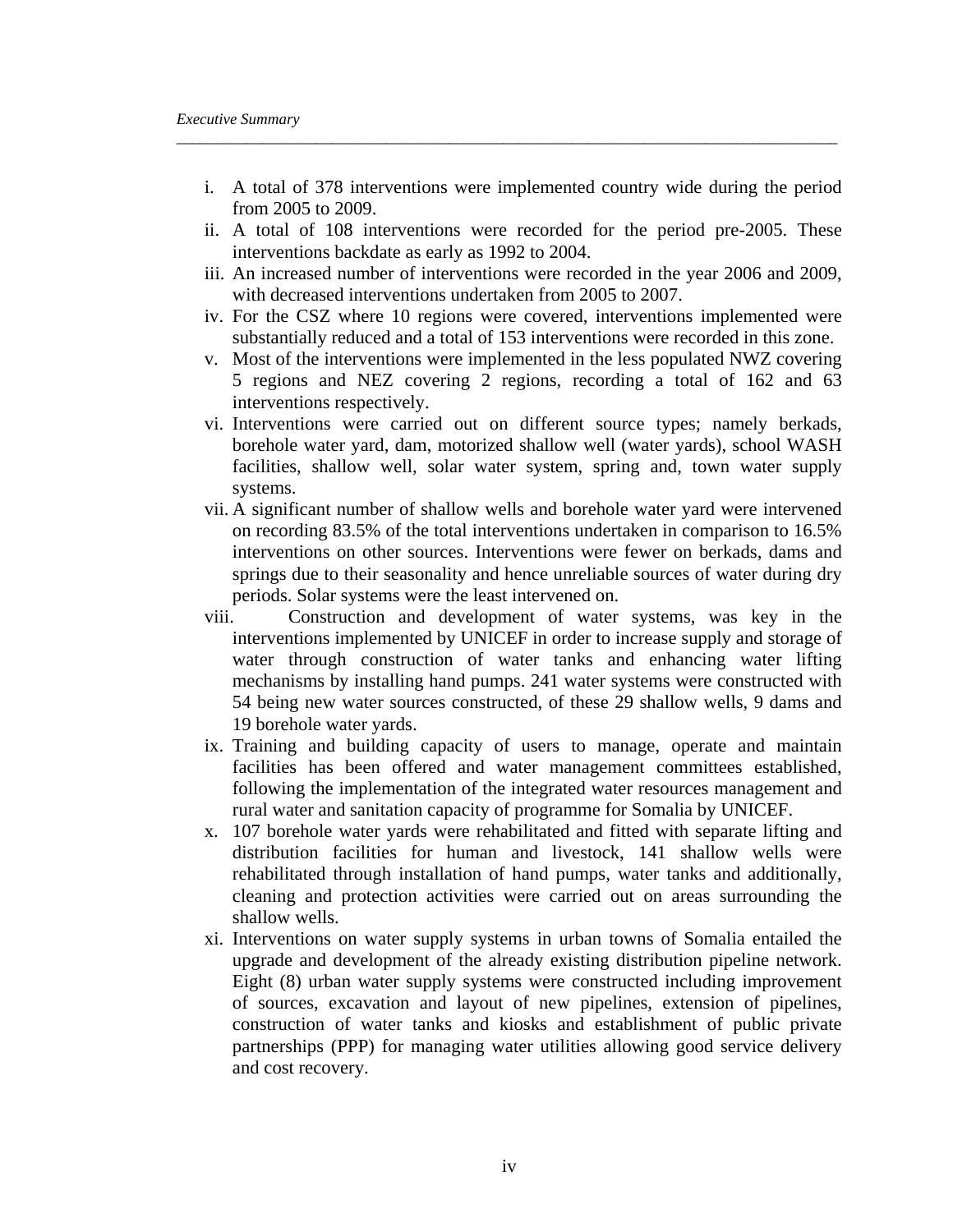xii. The total number of beneficiaries of the programme was found to be 1,724,250, with 526,250 in NWZ, 342,250 in NEZ and 855,750 in CSZ. 41% are rural population, 36% are IDPs and 23% are urban population.

*\_\_\_\_\_\_\_\_\_\_\_\_\_\_\_\_\_\_\_\_\_\_\_\_\_\_\_\_\_\_\_\_\_\_\_\_\_\_\_\_\_\_\_\_\_\_\_\_\_\_\_\_\_\_\_\_\_\_\_\_\_\_\_\_\_\_\_\_\_\_\_\_\_\_\_\_\_\_\_\_\_\_\_\_\_* 

As the main leader in the water sector, UNICEF is highly encouraged to keep updated records on interventions from its projects and share the data with SWALIM for proper storage and mapping.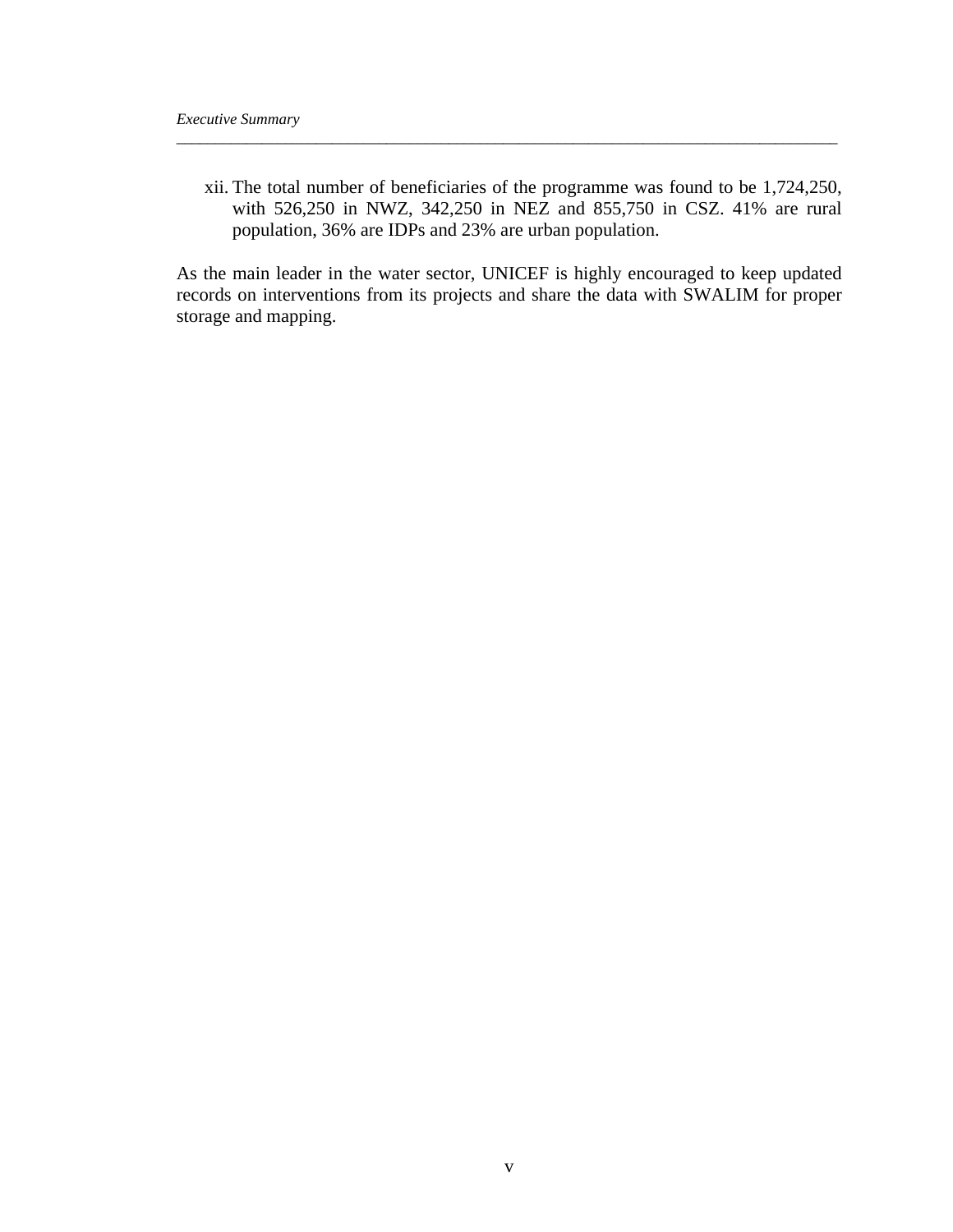#### **Glossary of Terms and Somali Terms**

| <b>Term</b>                | <b>Meaning / Explanation</b>                                            |
|----------------------------|-------------------------------------------------------------------------|
| Artesian well              | a well deriving its water from a confined aquifer in which water        |
|                            | level stands above the ground surface; sometimes also referred to as    |
|                            | spring                                                                  |
| <b>Berkad</b>              | Is a manmade cistern to store run-off water and typically sunk into     |
|                            | the ground and made of stonework plastered watertight. There are        |
|                            | three types of berkads: (1) concrete lined underground rainwater        |
|                            | tanks, usually covered by natural roofing material to limit             |
|                            | evaporation and gravity filled by channel guided water run-off. They    |
|                            | are small to large size (30-600 m3) and mostly lined with a thick       |
|                            | wall (450-700 mm) made with stones held in concrete mortar. They        |
|                            | can be private or communal. They are filled in dry seasons by water     |
|                            | trucks and more and more often commercial, (2) the same structure,      |
|                            | found in some villages and collect rainfall from a roof with a system   |
|                            | of gutters and pipes. House berkad or roof tops, are smaller in size    |
|                            | and mostly constructed for domestic consumption and, (3) simple         |
|                            | storage berkad, below or above ground, only meant to be filled by       |
|                            | water trucks in dry seasons mostly found in urban areas for             |
|                            | commercial or private domestic use                                      |
| <b>Berkado</b>             | plural of berkad in Somali language                                     |
| Borehole or bore           | a mechanically drilled well with limited bore diameter and of           |
| well                       | depth, casement, filtration<br>significant<br>screens<br>and<br>usually |
|                            | mechanically pumped                                                     |
| Borehole yard              | a water supply system equipped with public taps, piping system,         |
| Ceel                       | standpipes for trucks and donkey carts<br>Hand dug / Shallow well       |
| Dam                        | A dam acts as a barrier to impound water. In Somalia the most           |
|                            | typical dams are balli or warr type, open ponds with a bund wall to     |
|                            | impound surface run-off. Sub-surface and sand dams are less             |
|                            | common and impound shallow aquifer runoff in wadi sections.             |
| Hand dug well <sup>2</sup> | Any source that taps groundwater that has been developed by non-        |
|                            | mechanical means with diameter of 1 to 3 m dug manually to tap          |
|                            | shallow ground water at depths of 6 to 20m. They are usually            |
|                            | unprotected and covered by wooden sticks and troughs are used for       |
|                            | watering the livestock                                                  |

<sup>&</sup>lt;sup>2</sup> In Somalia there are many names and varieties of wells. These can include anything from traditional wells dug in clusters in wadis on migration routes to a caisson-lined shaft fitted with infiltration gallery and hand pump. The descriptor name may therefore be in Somali (e.g. beeyo, buq, laas, ceel etc) or English (e.g. collector well, hand dug well, traditional well, farm well etc).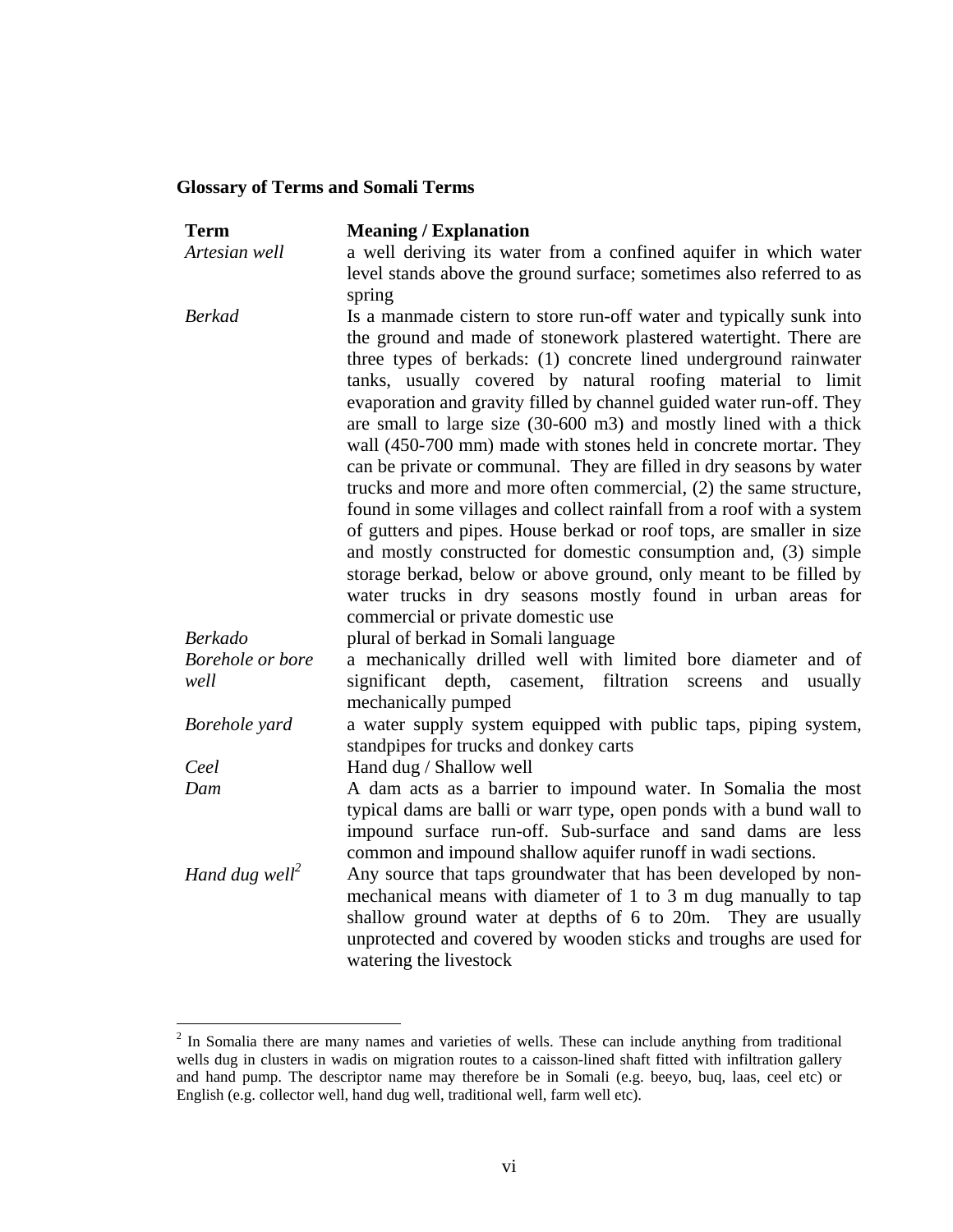| <b>Term</b>       | <b>Meaning / Explanation</b>                                          |
|-------------------|-----------------------------------------------------------------------|
| Improved hand     | Hand dug wells lined and in some cases equipped with filtration       |
| dug well          | screens and well covered                                              |
| Improved water    | Household connection, Public Standpipe, Borehole, Protected dug       |
| source            | well, Protected Spring, Rainwater collection (JMP, 2004)              |
| Mini water system | Pipe system from wells, springs, and boreholes with short             |
|                   | transmission system pipeline with public distribution points such as  |
|                   | kiosks, public standpipes and animal troughs                          |
| Mugciid           | Underground reservoir storage well with an average depth of 15        |
|                   | meters                                                                |
| Rehabilitation    | Restoration in original functional state at least and when applicable |
|                   | up-grading to improved supply facility                                |
| <i>Spring</i>     | Any source of water naturally flowing from the ground to or across    |
|                   | its surface. The descriptor may be in Somali (isha, laas) or English  |
|                   | (artesian spring/well, spring well etc).                              |
| Unimproved water  | Unprotected well, unprotected spring, river or ponds, vendor-         |
| source            | provided water, Source tanker truck water, bottled water (JMP,        |
|                   | 2004)                                                                 |
| Togga             | <b>Seasonal River</b>                                                 |
| Urban water       | Pipe system from wells, springs, boreholes serving collective kiosks  |
| system            | and house connections, also referred as reticulated water system      |
| Wadi(s)           | Seasonal stream                                                       |
| Warr              | Unlined dug-out (dam), usually 2-3 m deep                             |

#### **Somali Climate Seasons**

| Gu             | Main rainy season normally from March/April to June |  |  |  |                                                        |  |                                                  |  |
|----------------|-----------------------------------------------------|--|--|--|--------------------------------------------------------|--|--------------------------------------------------|--|
| Hagaa          |                                                     |  |  |  | Hot and windy season normally starts in July to August |  |                                                  |  |
| Deyr           | Short rainy season starts October to November       |  |  |  |                                                        |  |                                                  |  |
| Jilaal         |                                                     |  |  |  |                                                        |  | Very dry and cool season starts from December to |  |
| February/March |                                                     |  |  |  |                                                        |  |                                                  |  |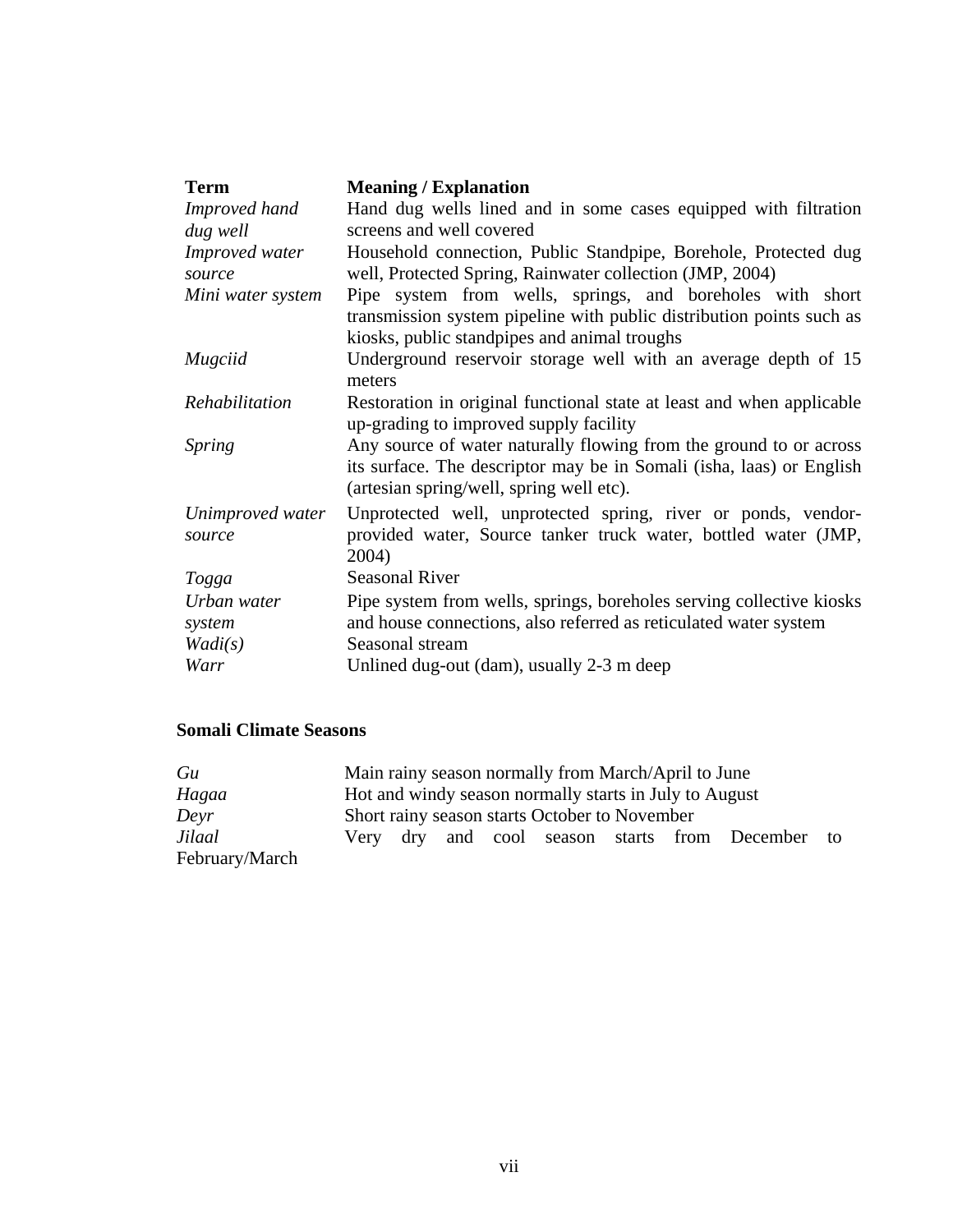#### **List of Abbreviations**

| <b>CARTIS</b> | Catholic Agency for International Aid and Development         |
|---------------|---------------------------------------------------------------|
| <b>CSZ</b>    | <b>Central South Zone</b>                                     |
| EC            | European Commission of the European Union                     |
| EU            | European Union                                                |
| <b>FAO</b>    | Food and Agriculture Organization of the United Nations       |
| <b>GTZ</b>    | <b>German Technical Cooperation</b>                           |
| <b>GUMCO</b>  | Golden Utilities Management Company                           |
| <b>IDP</b>    | <b>Internally Displaced Person</b>                            |
| <b>JMP</b>    | Joint Monitoring Programme of UNICEF and WHO                  |
| <b>MICS</b>   | <b>Multiple Indicator Cluster Survey</b>                      |
| <b>MWMR</b>   | Ministry of Water and Mineral Resources                       |
| <b>NEZ</b>    | North East Zone                                               |
| NGO           | Non Governmental Organization                                 |
| <b>NWZ</b>    | North West Zone                                               |
| <b>PPP</b>    | Public Private Partnership                                    |
| <b>PSAWEN</b> | Puntland State Agency for Water, Energy and Natural Resources |
| <b>PVC</b>    | Polyvinyl Chloride                                            |
| <b>SWIMS</b>  | Somalia Water Sources Information Management System           |
| <b>SWALIM</b> | Somalia Water and Land Information Management Project of FAO  |
| <b>UN</b>     | <b>United Nations</b>                                         |
| <b>UNICEF</b> | United Nations Children Fund                                  |
| WASH          | Water, Sanitation and Hygiene                                 |
| <b>WDA</b>    | Water Development Agency                                      |
| <b>WHO</b>    | World Health Organization                                     |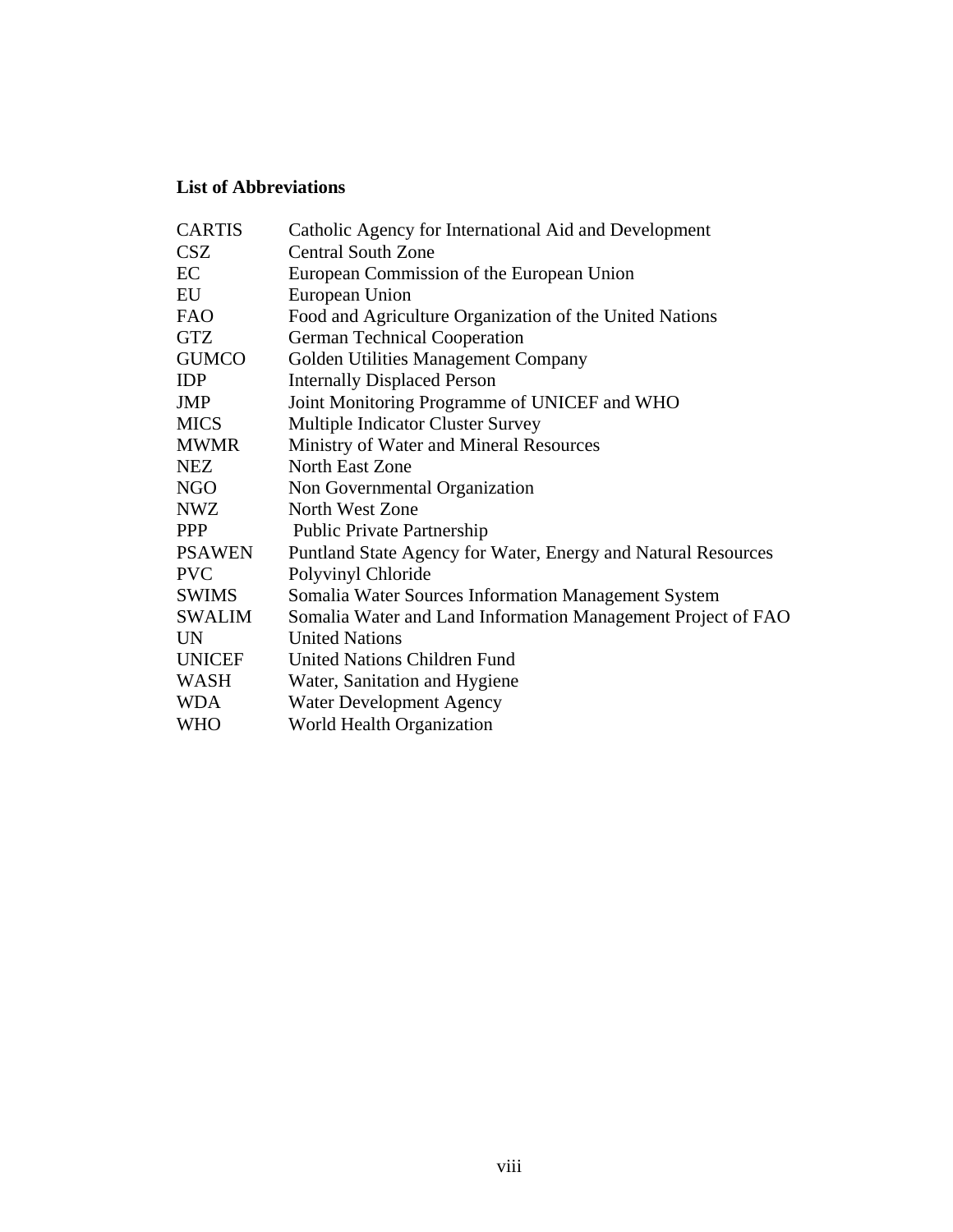### **Table of Contents**

| 1.    |                                                                       |  |
|-------|-----------------------------------------------------------------------|--|
|       |                                                                       |  |
| 1.2   | General Overview of Rural and Urban Water Supply Sectors in Somalia 2 |  |
|       |                                                                       |  |
|       |                                                                       |  |
| 1.3   |                                                                       |  |
| 1.4   |                                                                       |  |
| 1.5   |                                                                       |  |
|       |                                                                       |  |
| 2.1   |                                                                       |  |
| 2.2   |                                                                       |  |
|       |                                                                       |  |
| 3.1   |                                                                       |  |
| 3.2   |                                                                       |  |
| 3.3   |                                                                       |  |
| 3.4   |                                                                       |  |
| 3.5   |                                                                       |  |
| 3.6   |                                                                       |  |
| 3.7   |                                                                       |  |
| 3.8   |                                                                       |  |
|       |                                                                       |  |
| 4.1   |                                                                       |  |
| 4.2   |                                                                       |  |
| 4.3   |                                                                       |  |
| 4.4   |                                                                       |  |
| 4.5   |                                                                       |  |
| 4.5.1 |                                                                       |  |
| 4.5.2 |                                                                       |  |
| 4.5.3 |                                                                       |  |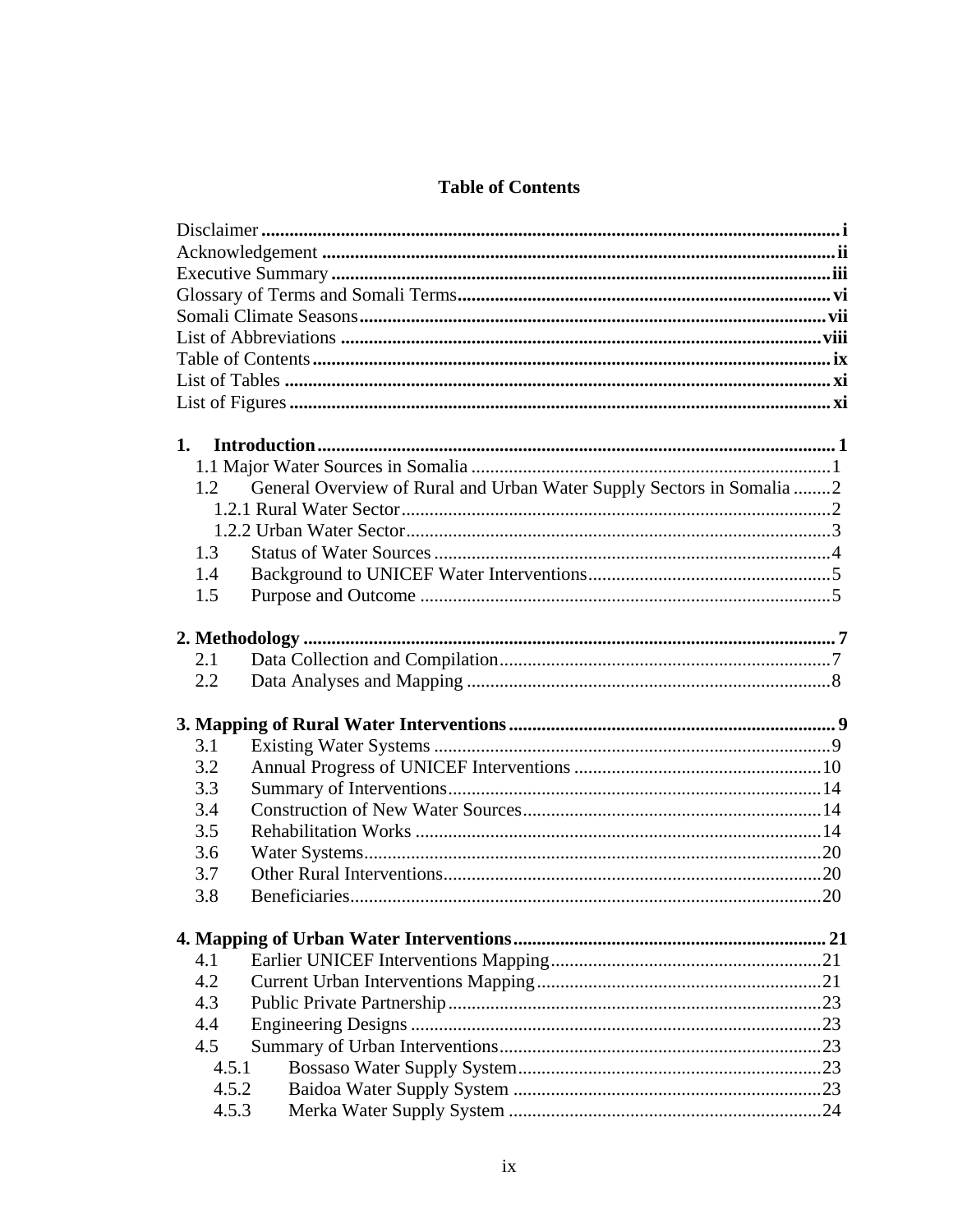| 4.5.4 |  |
|-------|--|
| 4.5.5 |  |
| 4.5.6 |  |
| 4.5.7 |  |
| 4.5.8 |  |
| 4.5.9 |  |
| 4.6   |  |
|       |  |
|       |  |
|       |  |
|       |  |
|       |  |
|       |  |